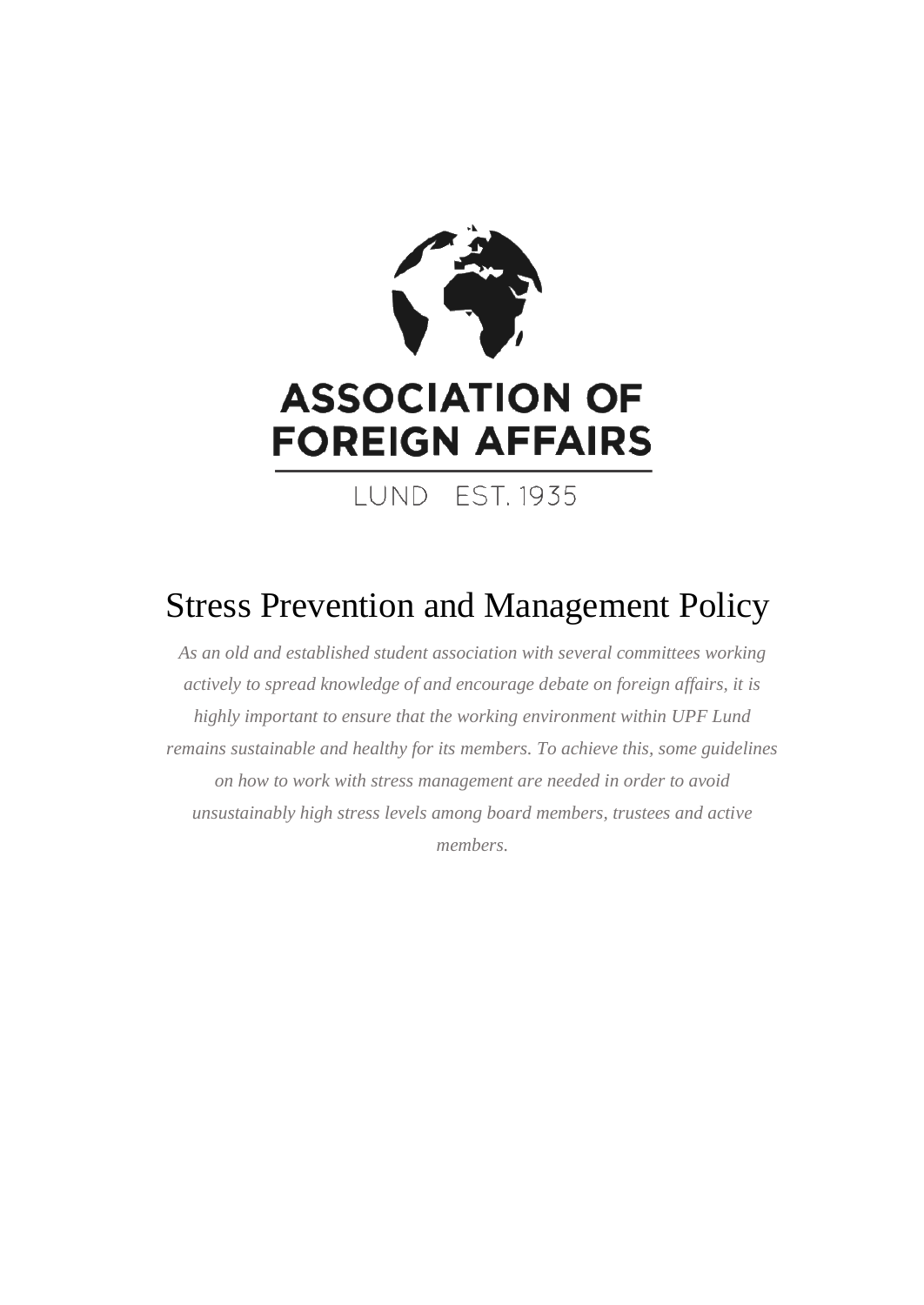# **CONTENT**

| 1.1 |                                                                                |  |
|-----|--------------------------------------------------------------------------------|--|
| 1.2 |                                                                                |  |
| 1.3 |                                                                                |  |
| 1.4 |                                                                                |  |
| 1.5 |                                                                                |  |
|     | 2. HANDLING POSSIBLE SITUATIONS OF UNSUSTAINABLY HIGH STRESS                   |  |
|     |                                                                                |  |
| 2.1 | If someone brings up that they themselves experience too high stress levels  4 |  |
| 2.2 | If a committee head experiences high stress levels because of a co-head not    |  |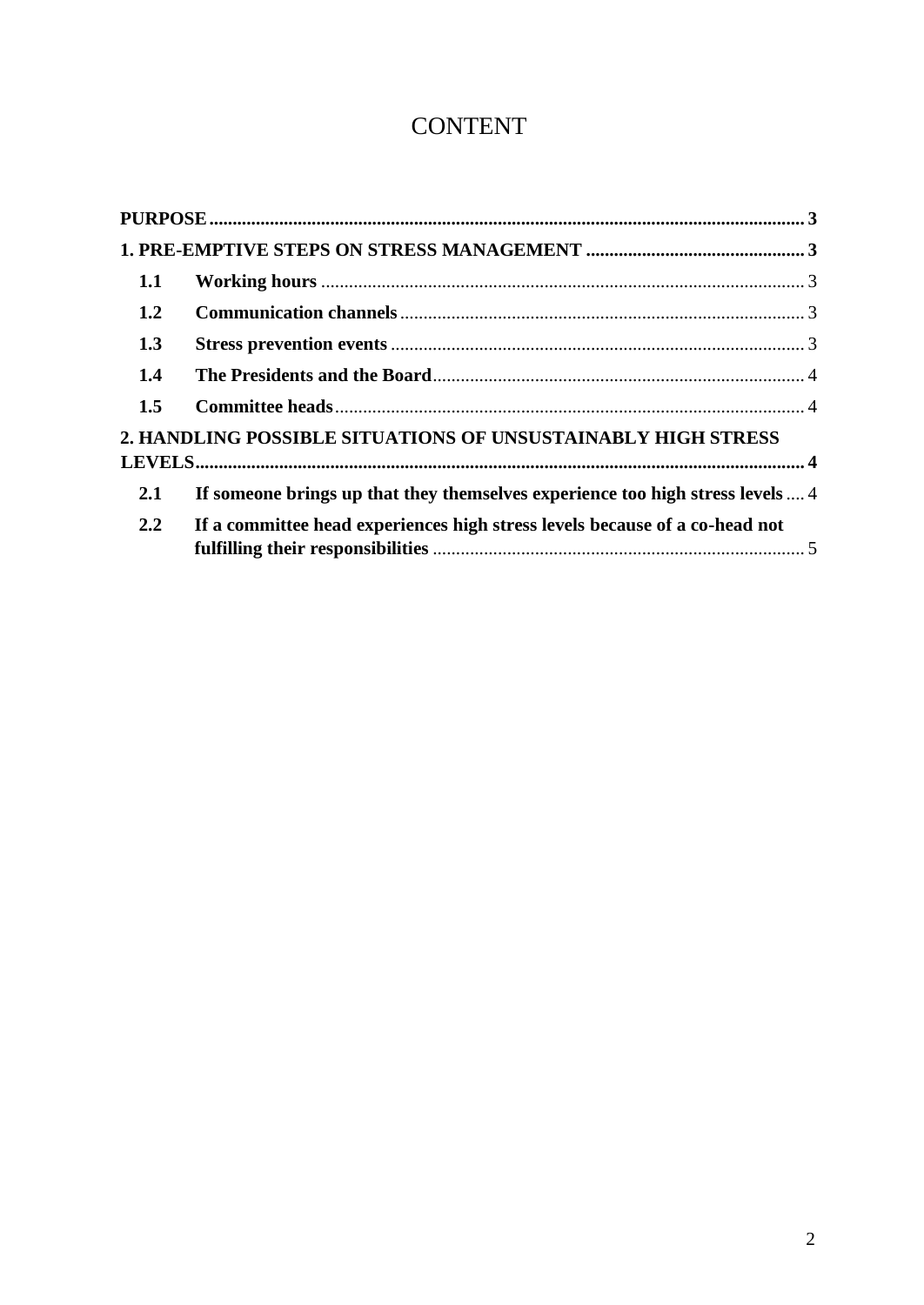# <span id="page-2-0"></span>**PURPOSE**

As a student association, those involved in UPF are students who must balance their studies as well as their responsibilities in UPF. For many, this may cause high levels of stress. It is thus important that there are clear guidelines that specify the expected workload of the active members of our association as well as measures that are actively taken to prevent stress levels to rise too high. This policy document provides guidelines and measures on how to address and manage stress levels in a preventative manner as well as how to handle situations, such as burnouts, in case those would occur. These guidelines and measures are to be clearly informed to the board, trustees and active members of UPF and furthermore, those involved are then expected to follow and respect these.

#### <span id="page-2-1"></span>**1. PRE-EMPTIVE STEPS ON STRESS MANAGEMENT**

This section provides measures that should be followed at all times in order to work preventatively. Thus, these continuous measures are the most important steps in our aspiration to create a sustainable working environment.

#### <span id="page-2-2"></span>**1.1 Working hours**

The working hours of the association are from 7AM to 8 PM Monday through Friday, and 10AM to 6 PM on Sundays. Saturdays are a UPF free day. These working hours are to be respected when it comes to communication or spreading of information. In case a special situation occurs, exceptions can be made if deemed necessary. The presidents shall inform the board of these working hours in the beginning of each operational year after which the heads of each committee respectively have the responsibility of providing this information to the active members in their committees.

#### <span id="page-2-3"></span>**1.2 Communication channels**

Work life and private life shall be actively attempted to separate. Each board position and a trustee have their own UPF email account which shall be used for work related emailing and communication. Other work-related communication is to be done via Slack.

#### <span id="page-2-4"></span>**1.3 Stress prevention events**

At least one event that focuses primarily on stress management and prevention should be arranged every year. These events could potentially be workshops, activities or seminars. The main focus should be to provide the board, trustees and active members valuable tools and information to handle and address their stress levels. The responsibility of organizing the event falls on the Presidents.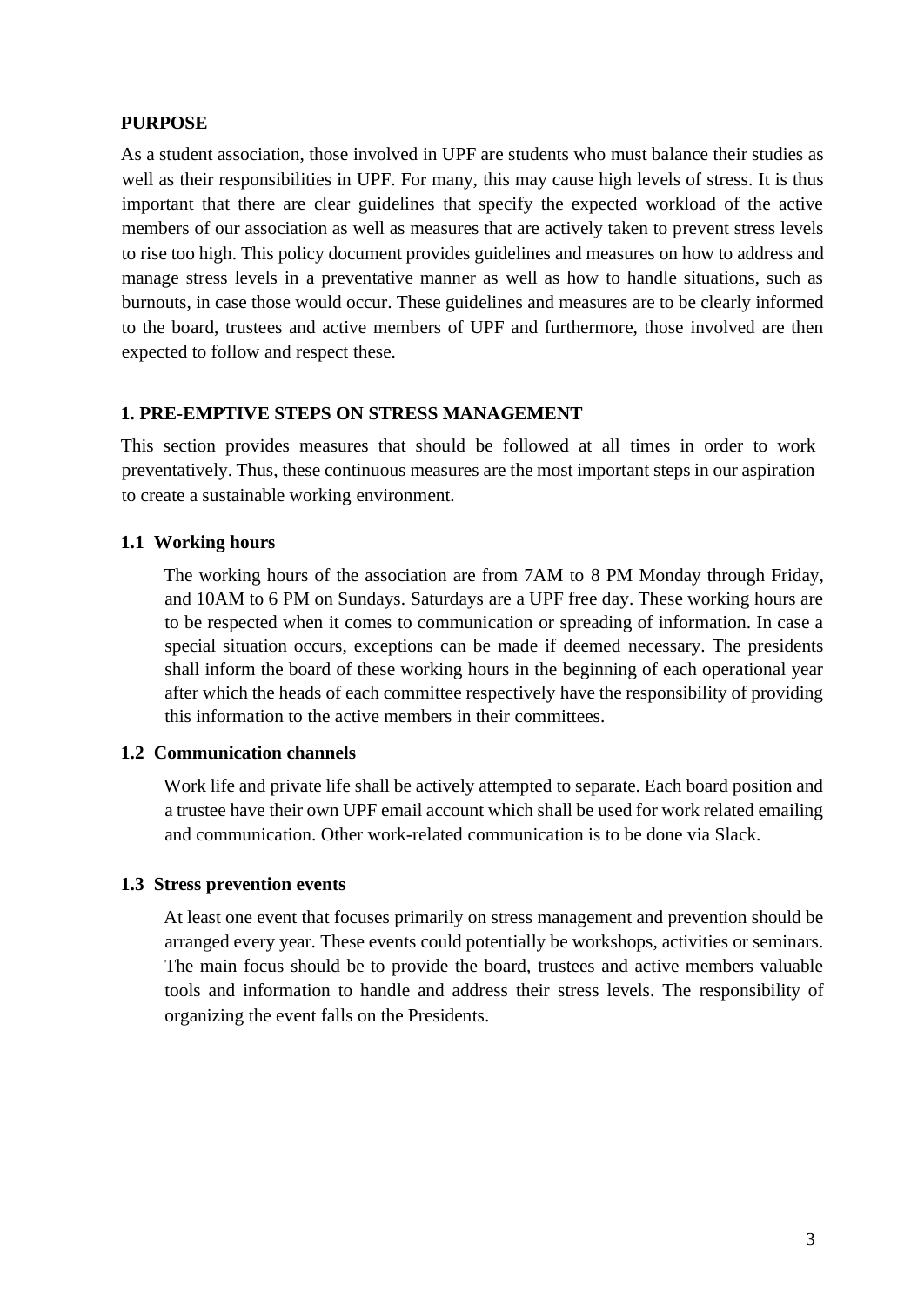## <span id="page-3-0"></span>**1.4 The Presidents and the Board**

- 1.4.1 The presidents shall take active measures to ensure an open, pleasant, and accepting working environment for the board members. The committee heads are likewise expected to do the same for their respective committees.
- 1.4.2 The vice-president shall aim at keeping an on-going discussion about stress levels within the board. For instance, the vice-president could inquire anonymously about stress levels at the beginning of board meetings or via questionnaires in for example google forms.
- 1.4.3 The presidents are to carry out individual talks with the board members in the beginning and in the middle of the operational year. This is to be done in order to ensure that the stress levels amongst the board members are not too high. If any board member shows the need to restructure their UPF-work because of high stress levels, the presidents is to provide suggestions on how to proceed.
- 1.4.4 The communication and checkups in relation to stress management between the presidents and the board should not be limited to the individual talks twice a year but aimed to be continuous.

# <span id="page-3-1"></span>**1.5 Committee heads**

It is the committee heads responsibility to secure a sustainable working environment in the committees. When it comes to stress, the committee heads shall aim at providing an open, pleasant and accepting working environment within the committee. A dialogue with the active members in the committee with regards to matters of stress is highly encouraged. If an active member in a committee is showing signs of unsustainable stress levels, this concern should be brought up with the individual and solutions discussed.

# <span id="page-3-2"></span>**2. HANDLING POSSIBLE SITUATIONS OF UNSUSTAINABLY HIGH STRESS LEVELS**

#### <span id="page-3-3"></span>**2.1 If someone brings up that they themselves experience too high stress levels**

- 2.1.1 One or both of the presidents discuss with the individual which measures could be taken in order to reduce UPF-related stress. This should be done in accordance with potential co-heads. This could include but is not limited to;
	- Take a break for a certain amount of time